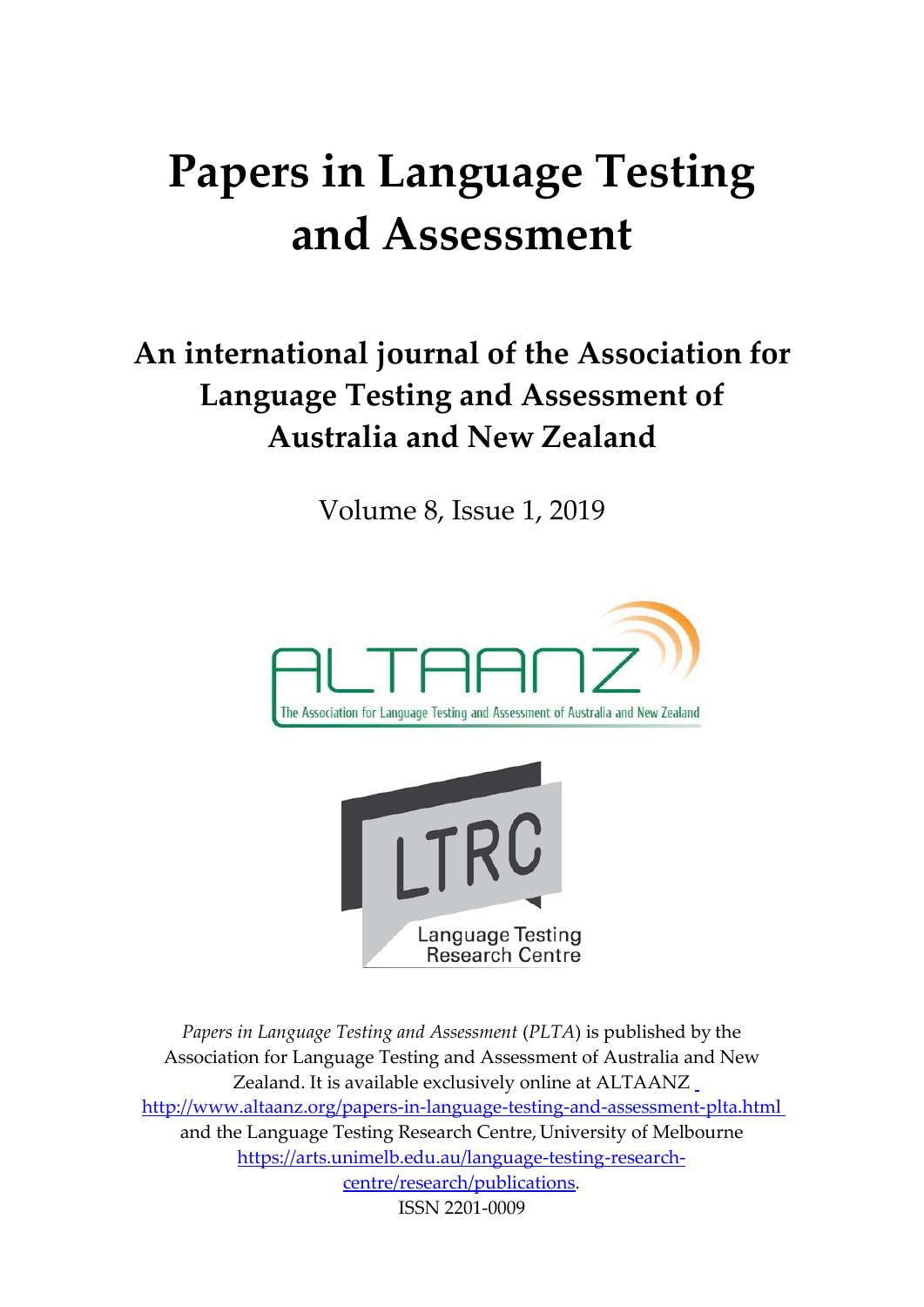#### **Papers in Language Testing and Assessment**

An international journal of the Association for Language Testing and Assessment of Australia and New Zealand.

#### **Editors**

#### Sally O'Hagan

*Language Testing Research Centre, School of Languages & Linguistics University of Melbourne*

#### Lyn May

*Faculty of Education, School of Teacher Education and Leadership Queensland University of Technology*

#### **Book review editor**

Kellie Frost, *School of Languages and Linguistics University of Melbourne*

#### **Editorial Board**

Chris Davison *University of New South Wales* Ana Maria Ducasse *La Trobe University* Martin East *University of Auckland* Cathie Elder *University of Melbourne* Rosemary Erlam *University of Auckland* Margaret Gearon *Monash University* Lis Grove *University of Melbourne* Paul Gruba *University of Melbourne* Peter Gu *Victoria University, Wellington* Luke Harding *Lancaster University* Kathryn Hill *La Trobe University* Noriko Iwashita *University of Queensland* Peter Keegan *University of Auckland* Ute Knoch *University of Melbourne*

Susy Macqueen *Australian National University* Tim McNamara *University of Melbourne* Kieran O'Loughlin *University of Melbourne* Aek Phakiti *University of Sydney* John Pill *Lancaster University* Janet von Randow *University of Auckland* John Read *University of Auckland* Carsten Roever *University of Melbourne* Angela Scarino *University of South Australia* Elaine Wylie *ISLPR Language Services* Jill Wigglesworth *University of Melbourne* **Editorial Assistant** Annemiek Huisman *University of Melbourne*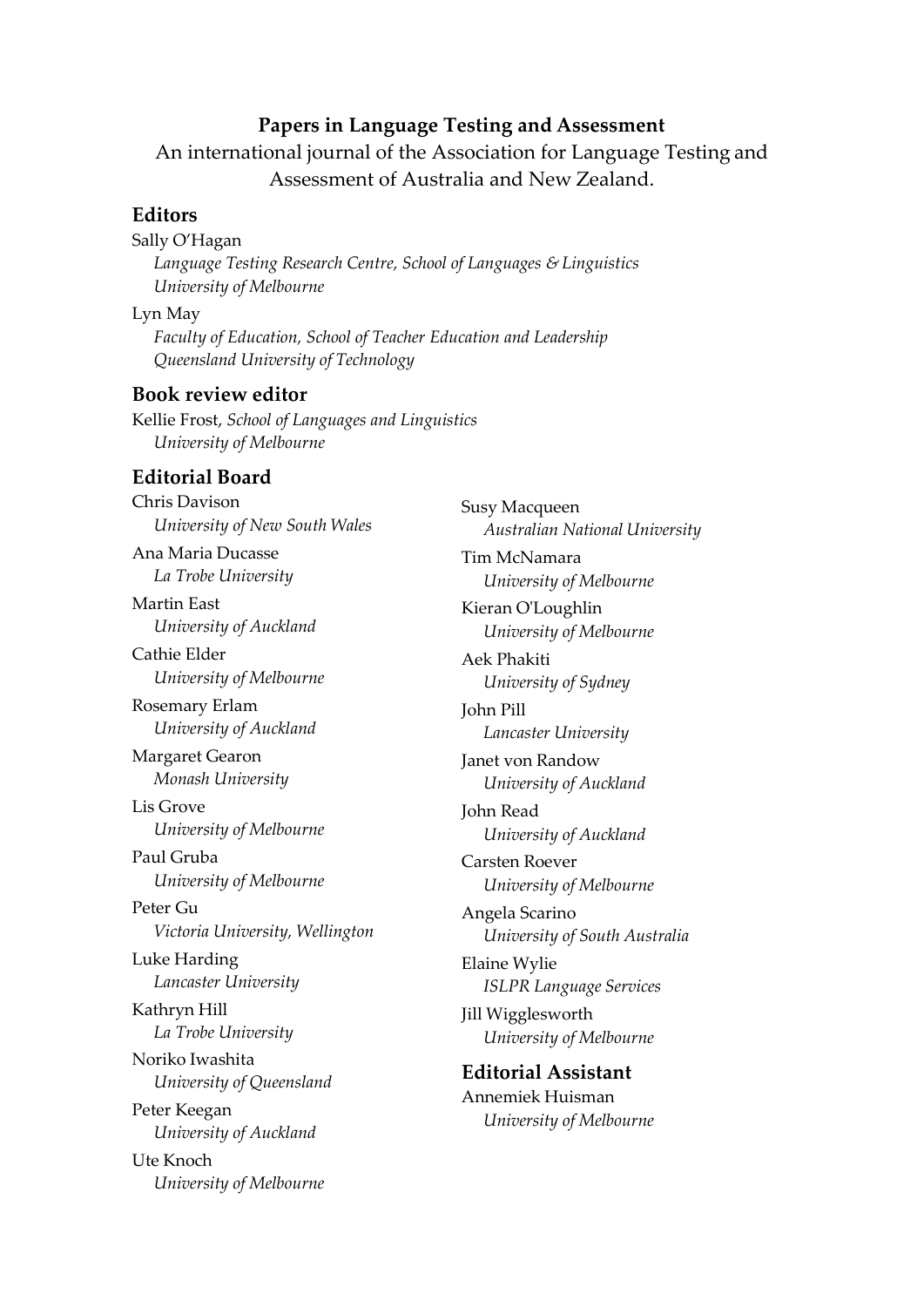*Papers in Language Testing and Assessment* is a peer reviewed international journal which publishes research, commentary and review articles of interest to its readership. It is published annually or biannually and is freely available online at ALTAANZ (http://www.altaanz.org/papers-in-language-testing-andassessment-plta.html), and at the Language Testing Research Centre [\(https://arts.unimelb.edu.au/language-testing-research-centre/research/](https://arts.unimelb.edu.au/language-testing-research-centre/research/%20publications) [publications\)](https://arts.unimelb.edu.au/language-testing-research-centre/research/%20publications). *Papers in Language Testing and Assessment* is listed in the Web of Science Emerging Sources Citation Index.

### **Information for contributors**

Submissions can be made at any time throughout the year and should be sent to the Editorial Assistant at *[plta.editor@gmail.com](mailto:plta.editor@gmail.com)* as an email attachment. Correspondence on editorial matters should be addressed to the Editor at [plta.editor@gmail.com.](mailto:plta.editor@gmail.com)

*Papers in Language Testing and Assessment* accepts original research papers (max. 8,000 words), essays/discussion papers on theory (max. 5,000 words), research digests (2,000-3,000 words), book reviews (1,000-2,000 words) and test reviews (1,000-2,000 words).

Manuscripts should be prepared according to the following guidelines:

- Articles should be no more than 8,000 words in length, including notes and tables but excluding references and appendices.
- Articles should be preceded by an abstract of no more than 200 words and by up to 5 keywords.
- Sections of articles should be headed, but not numbered.
- Referencing should conform to APA  $6<sup>th</sup>$  style as set out in the Publication Manual of the American Psychological Association, 6<sup>th</sup> Edition. Examples of APA 6<sup>th</sup> referencing can be found at: [https://owl.english.purdue.edu/owl/resource/560/01/.](https://owl.english.purdue.edu/owl/resource/560/01/)
- Single quotation marks should be used for short quotations. Double quotation marks should be used within single quotation marks to indicate quoted material in the original source.
- Quotations of more than four lines should be indented and separated from the main text by a blank line above and below.
- Tables should be numbered consecutively, and figures should be numbered in another consecutive series.
- Each table and figure should have a brief explanatory title.
- Table titles should be placed above the table, and figure titles should be placed below the figure.